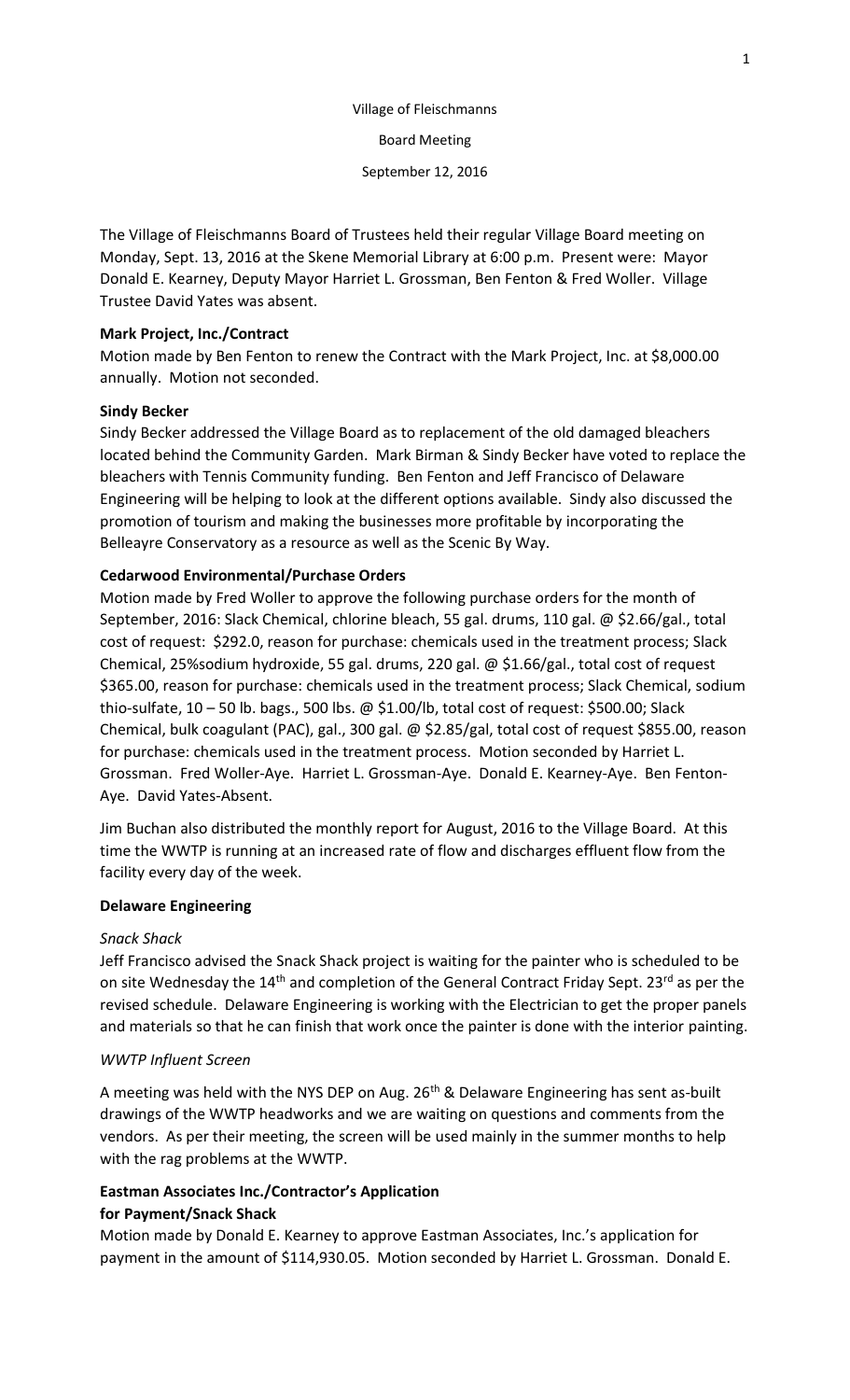Kearney-Aye. Harriet L. Grossman-Aye. Ben Fenton-Aye. Fred Woller-Aye. David Yates-Absent. Motion so carried.

### **Fleischmanns BBQ**

Discussion was held by the Village Board as to what a great event the **FAB BBQ Fest** was that was held on August 27, 2016 at the Village Ball Park. It was addressed as one of the best happenings ever held in the Village. A letter of congratulations will be sent to the FAB Committee and to Kim O'Brien and Lisa Van Steenburgh who headed the event.

#### **Truck Steps**

The Village Board approved the purchase of new steps for the 2009 Chevy 3500 Truck based on a price estimate from Trux Outfitters in Oneonta, NY of \$312.00.

#### **October Village Board Meeting**

Motion made by Fred Woller to hold the regular Village Board meeting for the month of October, 2016 on October 17, 2016 due to the Columbus Day holiday. Motion seconded by Harriet L. Grossman. Fred Woller-Aye. Harriet L. Grossman-Aye. Donald E. Kearney-Aye. Ben Fenton-Aye. David Yates-Absent. Motion so carried.

#### **Carl Grocholl/Tree Removal**

Mayor Kearney advised the public that Carl Grocholl, Sr. donated his time and equipment to remove a very large and dangerous tree in the Village Ball Park near the driveway. Carl advised that the removal of the tree would be his contribution to the BBQ Fest.

#### **Delinquent Village Taxes**

Carey Wagner, Esq. advised that the next step in the delinquent Village tax issue would be to approach the Judge to give the Village of Fleischmanns title to whatever properties are remaining. The next step would be to make individual deeds for those properties which are still delinquent.

#### **Parking Tickets**

Village Attorney, Carey Wagner, advised that the Village can have a Park Enforcing Officer. Further discussion was held as to abandoned cars.

## **Village Swimming Pool Rehabilitation/EAF**

Mayor Kearney read aloud the Project Information on the EAF to the Village Board & the public. All questions were answered and the EAF remains on file in the Village Clerk's Office.

Motion made by Fred Woller that based on the information and analysis of the EAF, the Village of Fleischmanns issue a negative declaration as it will not result in any significant adverse environmental impacts. Motion seconded by Harriet L. Grossman. Fred Woller-Aye. Harriet L. Grossman-Aye. Donald E. Kearney-Aye. Ben Fenton-Aye. David Yates-Absent. Motion so carried.

#### **Movie Theatre**

The Village Board discussed possibilities for the future use of the Fleischmanns Movie Theatre, the appearance of the store fronts, written request for removal of the pizza equipment by Bud Sife, the electrical inspection which should be done at some point this week, potential tenants, etc.

#### **Delinquent Water/186 Wagner Ave./Tax Parcel # 287.17-3-10**

Motion made by Fred Woller authorizing Mayor Kearney to sign an Agreement with the owner of 186 Wagner Avenue, Fleischmanns, NY, tax parcel # 287.17-3-10, stating that the owner owes the Village \$3,664.18 for use of the Village water system, including fees, interest and penalty charges; and the Village agree to allow water service to be turned on immediately at this premises when the payment of \$300.00 down is made, with monthly payments to be made in the amount of \$50.00 per month beginning on Nov. 1, 2016 & no later than the 10<sup>th</sup> of any month, without interest or late fees on the amount due until the entire amount is paid in full.